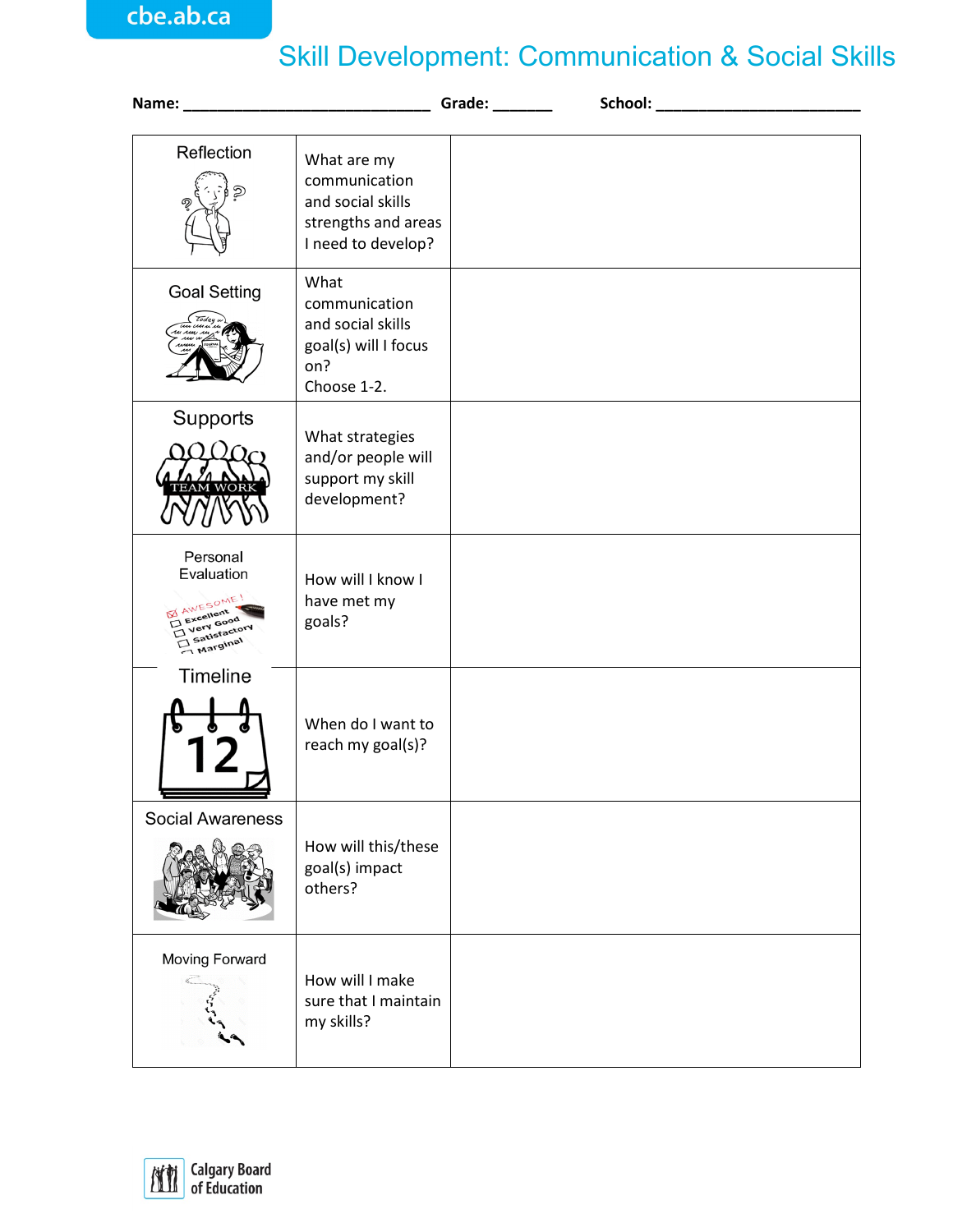cbe.ab.ca

## Skill Development: Communication & Social Skills

| Name: Name and the state of the state of the state of the state of the state of the state of the state of the state of the state of the state of the state of the state of the state of the state of the state of the state of |                                                                       | Grade: The Contract of the Contract of the Contract of the Contract of the Contract of the Contract of the Contract of the Contract of the Contract of the Contract of the Contract of the Contract of the Contract of the Con |                             |                         |                                                                               |              |
|--------------------------------------------------------------------------------------------------------------------------------------------------------------------------------------------------------------------------------|-----------------------------------------------------------------------|--------------------------------------------------------------------------------------------------------------------------------------------------------------------------------------------------------------------------------|-----------------------------|-------------------------|-------------------------------------------------------------------------------|--------------|
| <b>RUBRIC:</b><br><b>Communication and Social Skills</b>                                                                                                                                                                       |                                                                       |                                                                                                                                                                                                                                |                             |                         | Completed with/by:<br>$\Box$ Parent<br>$\Box$ Teacher<br>$\Box$ Student       |              |
| <b>Skill</b>                                                                                                                                                                                                                   | 0 -not at all<br>1-limited<br>2-some of the time<br>3-all of the time |                                                                                                                                                                                                                                | <b>Score</b>                |                         | $N/A$ – not applicable<br>G - Goal setting<br>R - Revised Goal<br>$O - other$ | <b>Notes</b> |
| Holds onto possessions and keeps items like<br>wallet safe. Does not display expensive items<br>when traveling.                                                                                                                |                                                                       |                                                                                                                                                                                                                                | $0 \t1 \t2 \t3$             |                         |                                                                               |              |
| Communicates needs effectively to safe adult<br>(may use communication card).                                                                                                                                                  | $\mathbf{0}$                                                          |                                                                                                                                                                                                                                | $1 \quad 2 \quad 3$         |                         |                                                                               |              |
| Ignores the inappropriate<br>behaviour/comments of other passengers.                                                                                                                                                           |                                                                       |                                                                                                                                                                                                                                | $0 \t1 \t2 \t3$             |                         |                                                                               |              |
| Demonstrates good hygiene (not<br>coughing/sneezing on other passengers, etc).                                                                                                                                                 | $\Omega$                                                              |                                                                                                                                                                                                                                | $1 \quad 2 \quad 3$         |                         |                                                                               |              |
| Remembers to keep all personal belongings<br>with them and takes personal belongings<br>when disembarking.                                                                                                                     |                                                                       |                                                                                                                                                                                                                                | $0 \t1 \t2 \t3$             |                         |                                                                               |              |
| Remains calm when bus/train is delayed.<br>Knows that bus drivers are there to help if<br>needed.                                                                                                                              |                                                                       |                                                                                                                                                                                                                                | $0 \t1 \t2 \t3$             |                         |                                                                               |              |
| Interacts with other passengers in a socially<br>appropriate way (ie: request someone move<br>out of way of exit, etc.)                                                                                                        |                                                                       |                                                                                                                                                                                                                                | $0 \quad 1 \quad 2 \quad 3$ |                         |                                                                               |              |
| Does touch other passengers or self<br>inappropriately.                                                                                                                                                                        | $\mathbf 0$                                                           |                                                                                                                                                                                                                                | $1 \quad 2 \quad 3$         |                         |                                                                               |              |
| If not sitting holds on to handrails to keep<br>balance.                                                                                                                                                                       | $\mathbf 0$                                                           | $\mathbf{1}$                                                                                                                                                                                                                   | 2 <sub>3</sub>              |                         |                                                                               |              |
| Uses appropriate speech and tone when<br>asking for help.                                                                                                                                                                      | $\mathbf 0$                                                           | $\overline{1}$                                                                                                                                                                                                                 | $\overline{2}$              | $\overline{\mathbf{3}}$ |                                                                               |              |
| Recognizes fellow passengers' personal space.                                                                                                                                                                                  | $\mathbf 0$                                                           |                                                                                                                                                                                                                                | $1 \quad 2 \quad 3$         |                         |                                                                               |              |